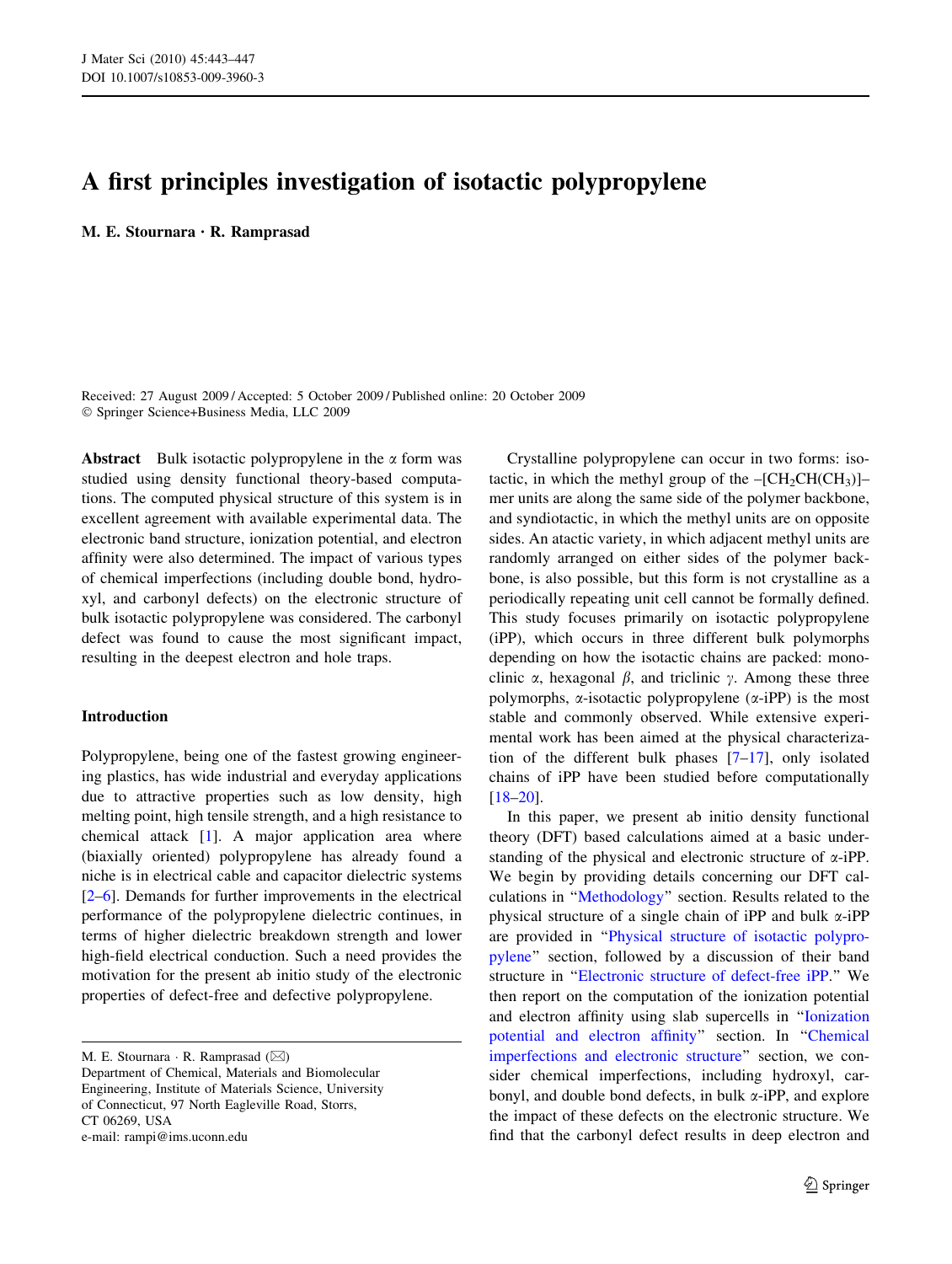<span id="page-1-0"></span>hole trap states. Finally, we summarize our findings "[Summary](#page-4-0)" section.

### Methodology

Our DFT calculations were performed using the Vienna ab initio simulation package (VASP) [[21\]](#page-4-0) with the PW91 generalized gradient approximation [[22\]](#page-4-0), projector-augumented wave (PAW) pseudopotentials [\[23,](#page-4-0) [24\]](#page-4-0) and a cutoff energy of 400 eV for the plane wave expansion of the wavefunctions. Monkhorst-Pack k-point sampling meshes of  $(1 \times 1 \times 4)$  and  $(1 \times 2 \times 2)$  were used to treat the isolated iPP chain and the bulk  $\alpha$ -iPP systems, respectively. Bond lengths, bond angles, and unit cell vectors were all optimized such that the energy changes in successive geometry optimization iterations were smaller than  $10^{-4}$  eV.

### Results and discussion

# Physical structure of isotactic polypropylene

The  $\alpha$ -iPP monoclinic unit cell consists of four (3/1) helical chains (see Fig. 1). Each (3/1) helical chain is composed of three  $-[CH_2CH(CH_3)]$ – units forming the "pitch" of the helix. Before discussing crystalline  $\alpha$ -iPP, we first consider an isolated (3/1) helical chain. For comparison, we also consider a non-helical isotactic zig-zag chain in which a single  $-[CH_2CH(CH_3)]$ – mer forms a periodic unit with all the methyl groups aligned. Both isolated chains were



Fig. 1 Atomic model of monoclinic  $\alpha$ -iPP, projected in planes normal to the  $c$  (top) and  $a$  (bottom) axes of the monoclinic unit cell. C and H atoms are shown as dark (blue) and light (yellow) spheres, respectively. (Color figure online)

separated from their adjacent periodic images along directions perpendicular to the chain axis by about 10  $\AA$  to minimize spurious interchain interactions. The structural parameters of the chains were optimized with respect to the atomic positions as well as the periodic distance along the chain axis. We found that the energy of the helical conformation is 1.038 eV per  $-[CH_2CH(CH_3)]$ – unit lower than the straight zig-zag form, denoting that the ionic interaction between adjacent methyl groups does not favor the formation of a straight zig-zag chain and is, thus, responsible for the formation of a (3/1) helix. Table [1](#page-2-0) lists the optimized structural details of the (3/1) helical chain as determined here, and compares these with available prior computational determinations [\[18](#page-4-0)].

Next, we consider the  $\alpha$ -iPP crystal (space group  $Cc$ ), whose structure was first proposed by Natta and Corradini [\[7](#page-4-0)] (see Fig. 1). As mentioned above, each unit cell contains four separate (3/1) helical chains, with each chain composed of three  $-CH_2CH(CH_3)$ – units (totalling 108 atoms per unit cell). Two of the chains are right-handed helices whereas the other two are left-handed helices, with the two pairs related to each other by mirror and translational symmetry. Table [1](#page-2-0) also shows the final optimized geometric details of  $\alpha$ -iPP, along with a comparison with available experimental data [[7,](#page-4-0) [17\]](#page-4-0). As can be seen, the agreement with experiment is quite reasonable.

#### Electronic structure of defect-free iPP

For the case of the (3/1) helical chain, the band structure was computed in the  $(0 - \frac{\pi}{c})$  region of reciprocal space, with  $c = 6.49$  Å being the periodic length along the chain axis, whereas for bulk  $\alpha$ -iPP it was calculated along the symmetric lines in the Brillouin zone corresponding to the monoclinic unit cell [\[25](#page-4-0)]. These results together with the corresponding density of states (DOS) plots are presented in Figs. [2](#page-2-0) and [3](#page-2-0), for the chain and bulk cases, respectively. In both cases the band gap is direct, with values of 5.8 and 6.3 eV for the isolated helical chain and bulk a-iPP, respectively. The chain band gap is in good accordance with prior computational calculations [\[19](#page-4-0)], whereas the bulk band gap value is underestimated with respect to the corresponding experimental value of 8.2 eV [[26\]](#page-4-0) by 23%, a discrepancy typical of approximations within DFT.

In order to explore the character of the valence and conduction band edge states, and to draw parallels between polypropelene and polyethylene, the valence and conduction band edge wavefunctions were visualized. We note that in the case of polyethylene, the valence and conduction band wavefunctions displayed interchain and intrachain character [\[27](#page-4-0)], consistent with its negative electron affinity [\[28](#page-4-0)]. However, no such clear correlations were drawn in the case of iPP, with the valence and conduction band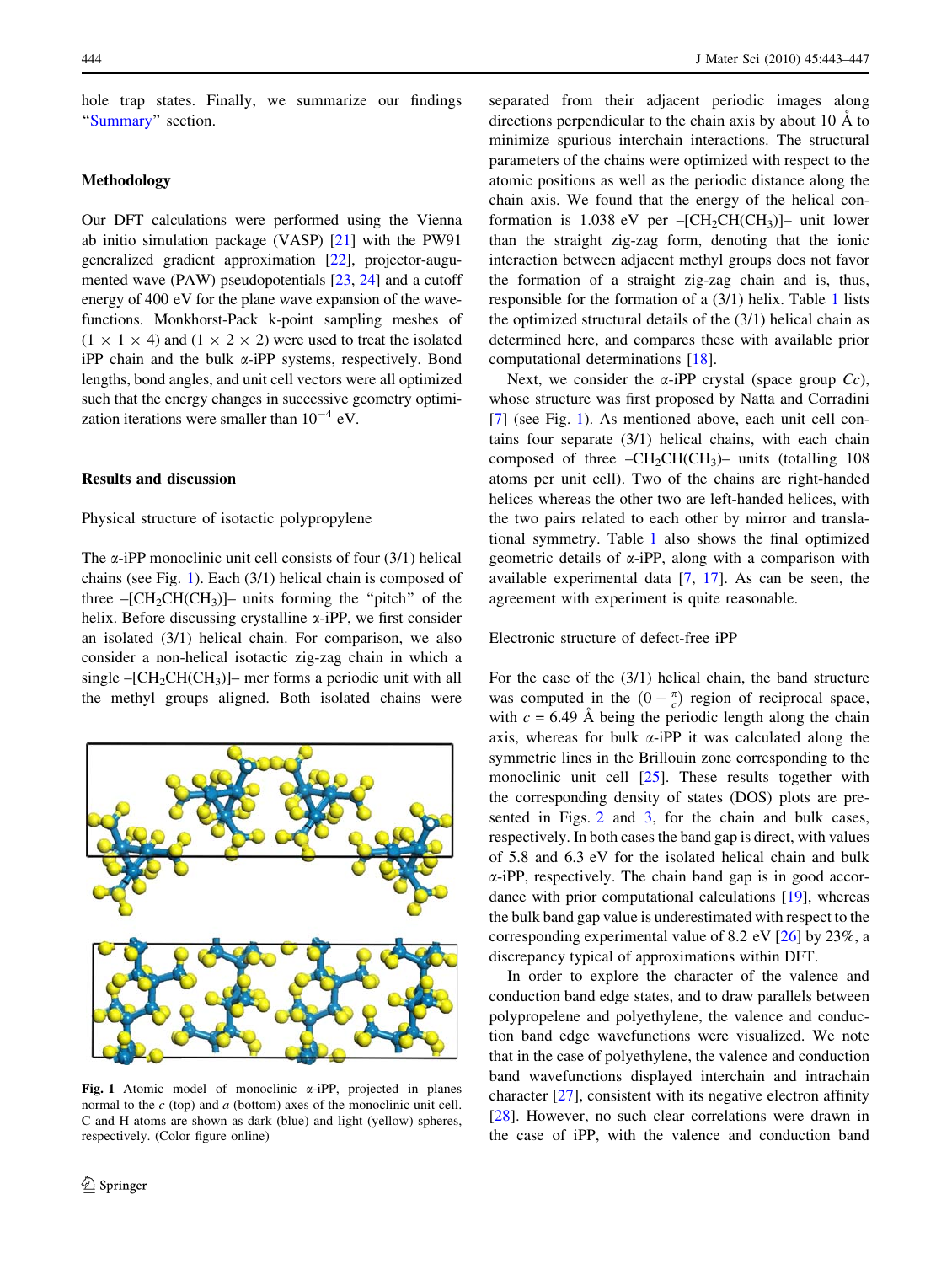<span id="page-2-0"></span>Table 1 The optimized geometrical parameters of iPP compared with previous DFT, and experimental works

|                   | This work |        | Previous DFT                    | Experimental work (bulk) |                  |
|-------------------|-----------|--------|---------------------------------|--------------------------|------------------|
|                   | Chain     | Bulk   | work (chain) $\lceil 18 \rceil$ | <b>NMR</b> [17]          | X ray $[7]$      |
| Bond length       |           |        |                                 |                          |                  |
| $r_{\text{C-C}}$  | 1.535     | 1.540  | 1.540                           | 1.540                    | 1.540            |
| $r_{\text{C-H}}$  | 1.100     | 1.090  | 1.090                           | 1.100                    |                  |
| Bond angles       |           |        |                                 |                          |                  |
| <b>CCC</b>        | 109.05    | 111.15 |                                 | 110.00                   | 110.00           |
| HCH               | 107.56    | 107.64 |                                 | 109.50                   |                  |
| Lattice constants |           |        |                                 |                          |                  |
| a                 |           | 6.39   |                                 |                          | $6.65 \pm 0.05$  |
| b                 |           | 20.44  |                                 |                          | $20.78 \pm 0.15$ |
| $\mathcal{C}$     | 6.49      | 6.47   | 6.49                            |                          | $6.50 \pm 0.05$  |
| Unit cell angles  |           |        |                                 |                          |                  |
| β                 |           | 99.2   |                                 |                          | 99.2             |

All bond lengths and lattice parameters are in  $\AA$  and all the angles are in degrees



Fig. 2 Band structure and DOS of the isolated (3/1) helical iPP chain. The zero of energy is set to the valence band maximum. The shaded (unshaded) area in the DOS plot corresponds to the occupied (unoccupied) states



Fig. 3 Band structure and DOS of the crystalline  $\alpha$ -iPP. The zero of energy is set to the valence band maximum. The shaded (unshaded) area in the DOS plot corresponds to the occupied (unoccupied) states

wavefunctions being more or less uniformly distributed in interchain and intrachain regions. This behavior is consistent with the electron affinity of iPP being positive (as described below).

Ionization potential and electron affinity

In analogy to the definition of the work function  $[29]$  $[29]$ , the ionization potential IP, and the electron affinity, EA, are formally defined as

$$
IP = E_{\text{vacuum}} - E_{\text{VBM}} \tag{1}
$$

$$
EA = E_{\text{vacuum}} - E_{\text{CBM}} \tag{2}
$$

where  $E_{\text{vacuum}}$  is the vacuum energy level (in our case, the electrostatic potential in the vacuum region away from a surface), and  $E_{\text{VBM}}$  and  $E_{\text{CBM}}$  are, respectively, the energies of the valence band maximum (VBM) and the conduction band minimum (CBM), measured with respect to the average electrostatic potential in the bulk region sufficiently far away from the surface.

The IP and EA can be computed using standard slab supercell approaches, as has been done in the past for polyethylene [[28\]](#page-4-0). Here, we specifically consider the (010) surface of  $\alpha$ -iPP, modeled using a 40.88 A slab (containing two unit cells along the b- axis, and a total of 216 atoms). The (010) surface allowed us to define a slab without the need to cleave any of the iPP chains. An alternative choice satisfying this requirement would have been the (100) surface, but this would have resulted in a slab containing almost seven times as many atoms for the same thickness as the (010) slab, and hence was not considered. With the decision on the particular surface to be considered made, two separate calculations had to be performed to determine the EA: (1) a bulk calculation that yielded the electrostatic potential (averaged along the (100) plane, so that it could be plotted along the [010] direction), and the energetic positions of the CBM and the VBM with respect to the averaged electrostatic potential, and (2) a slab calculation (with all the atomic coordinate optimized) from which the electrostatic potential, again averaged along the (010) plane.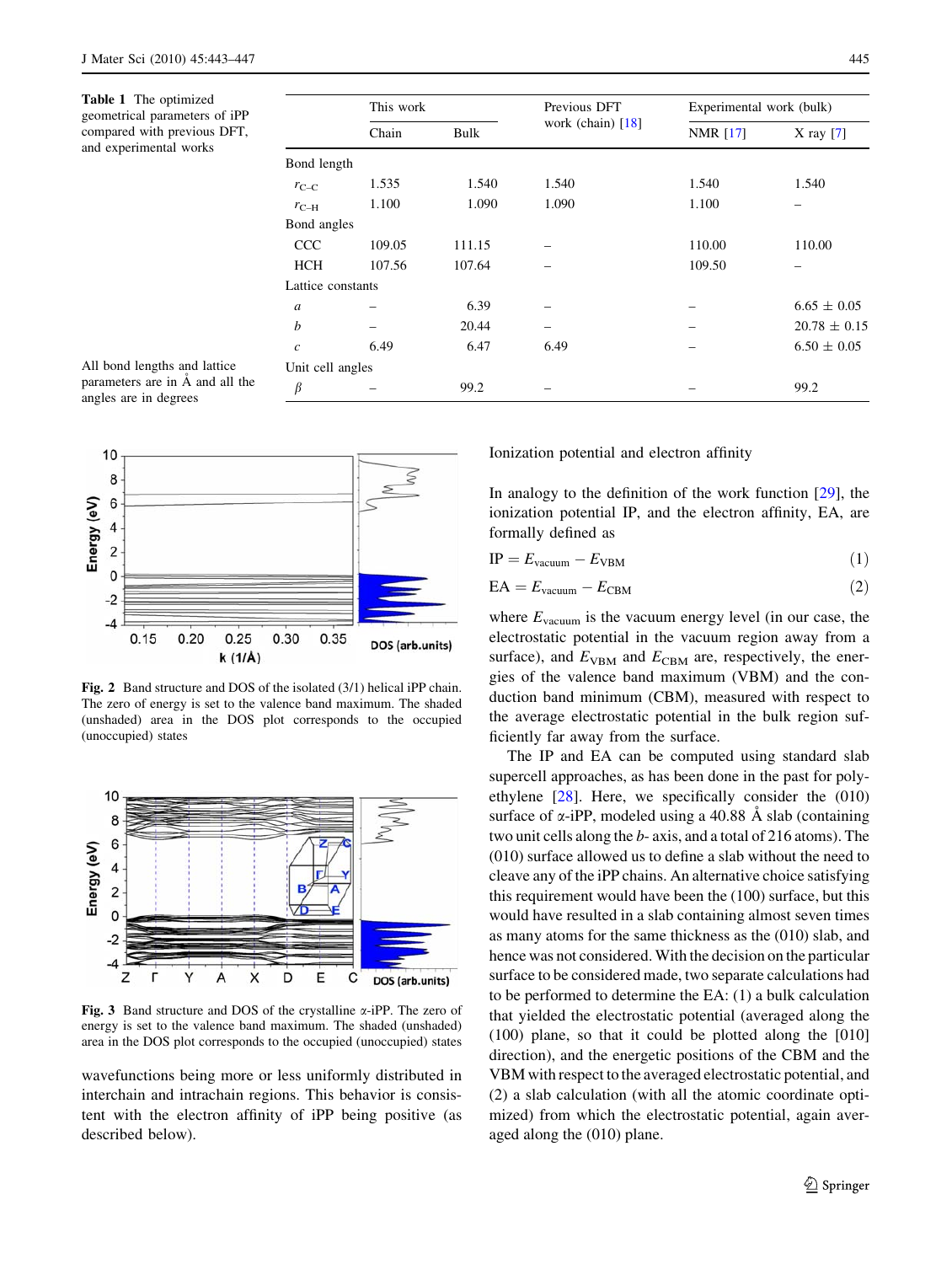<span id="page-3-0"></span>

Fig. 4 Planar average potential along the [010] direction of the  $\alpha$ -iPP bulk and a (010) slab. The zero of energy has been made to coincide with the vacuum level. The energetic positions of the CBM and VBM are fixed with respect to the bulk electrostatic potential (through a separate bulk calculation), and the CBM, VBM and the bulk electrostatic potential profile are shifted such that the bulk and slab electrostatic potentials match. The vertical dashed line represents the boundary between  $\alpha$ -iPP on the left and the vacuum on the right

Figure 4 shows a plot of the planar-averaged electrostatic potential of the (010) slab. The periodic variation of the electrostatic potential within the slab, and a constant value in the vacuum region away from the slab (chosen to

be the zero of energy) can be seen. Overlaid on this plot is the corresponding potential from the bulk calculation, shifted to match the slab potential profile. The perfect match between the bulk and slab results indicates that the slab is thick enough and contains a ''bulk'' region in its interior. The CBM and VBM are also indicated in Fig. 4 (whose positions are determined with respect to the shifted bulk electrostatic potential). From these results, IP and EA for  $\alpha$ -iPP were determined to be 6.6 and 0.3 eV, respectively.

Chemical imperfections and electronic structure

Degradation products of polypropylene, containing carbonyl, hydroxyl and, double bond defects, have been shown to be responsible for the deterioration of the electronic properties and dielectric breakdown strength of polypropylene [[30–32\]](#page-4-0). Here, we consider the impact of these impurities on the electronic structure of  $\alpha$ -iPP. The top panel of Fig. 5 shows the location where the three types of chemical defects were successively placed. Geometry optimization was performed after placement of each defect, followed by the determination of the DOS, displayed in the bottom panel of Fig. 5. In all cases considered, a doubly occupied state and an unoccupied state were created in the band gap of  $\alpha$ -iPP (constituting hole and electron traps, respectively). We note that in the case of the hydroxyl



Fig. 5 Top: The unit cell (viewed along the *a*-axis) of  $\alpha$ -iPP, with the location of the chemical defects (double bond, hydroxyl, or carbonyl) indicated by the circle. Bottom: The DOS corresponding to each

impurity type. For the case of double bond impurity the occupied and unoccupied defect state orbitals are shown as insets. The shaded (unshaded) areas correspond to the occupied (unoccupied) states